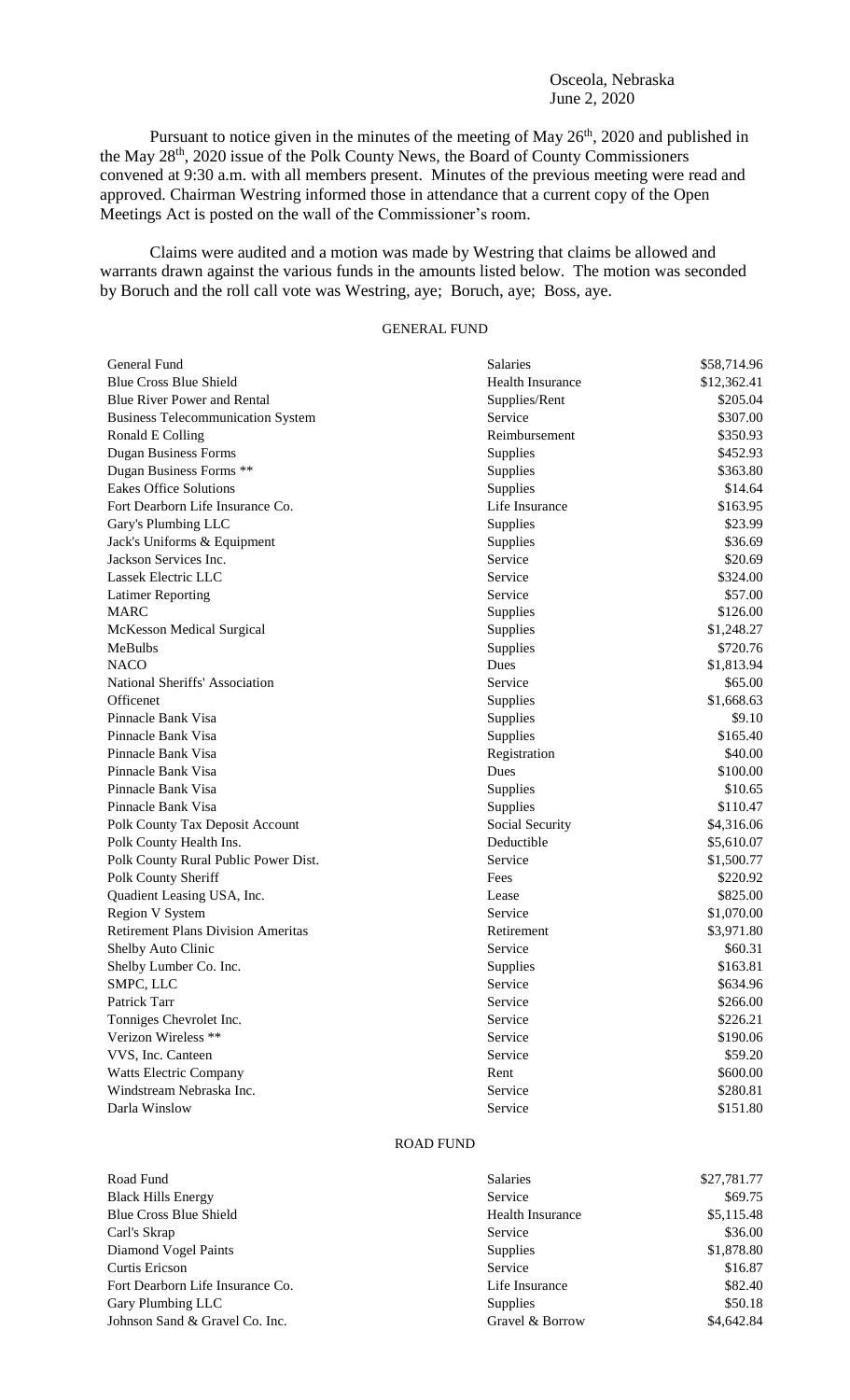| Osceola Implement & Supply Inc.                                                | Supplies                      | \$110.68    |
|--------------------------------------------------------------------------------|-------------------------------|-------------|
| Polk County Tax Deposit Account                                                | Social Security               | \$2,086.52  |
| Polk County Rural Public Power Dist.                                           | Supplies                      | \$202.00    |
| <b>Retirement Plans Division Ameritas</b>                                      | Retirement                    | \$1,737.14  |
| Windstream Nebraska Inc.                                                       | Service                       | \$174.38    |
|                                                                                | <b>SENIOR SERVICES FUND</b>   |             |
| Good Samaritan Society-Osceola                                                 | Service                       | \$160.00    |
| <b>Midwest Covenant Home</b>                                                   | Service                       | \$10,556.03 |
|                                                                                | <b>INHERITANCE TAX FUND</b>   |             |
| DAS State Accounting-Central Finance                                           | <b>Computer Expense</b>       | \$448.00    |
| MIPS INC.                                                                      | Service                       | \$987.34    |
| SMPC, LLC                                                                      | Service                       | \$827.19    |
|                                                                                | 911 EMERGENCY MANAGEMENT FUND |             |
| Windstream Nebraska Inc.                                                       | Service                       | \$251.17    |
|                                                                                | <b>WEED FUND</b>              |             |
| James Carlson                                                                  | Service                       | \$120.00    |
| Gary's Plumbing LLC                                                            | Service                       | \$43.23     |
| Polk County Rural Public Power Dist.                                           | Service                       | \$46.48     |
| The following fees for the month of May were earned by the various offices and |                               |             |

submitted to the County Treasurer. County Treasurer receipts show fees earned were credited to the appropriate county funds.

| Dwaine W. Ladwig, Sheriff     | \$1,275.97 |
|-------------------------------|------------|
| Debra S. Girard, County Clerk | \$6,723.23 |

The County Jail Report for the month of May was reviewed by the Board and approved.

The timeline for the reopening of the courthouse was discussed with several other elected officials and office representatives. Currently, the offices are open by appointment only, with the exception of the courts, and the permanent window shields are scheduled to be installed in the Treasurer's office this week. A motion was made by Boruch to reopen the courthouse beginning June 15<sup>th</sup> with a limit of twenty-five persons plus staff in the building in compliance with the latest directed health measure for our area. Although appointments will not be required, a person will be stationed near the south entrance of the courthouse to monitor the number of people in the building and in each office. Most offices will have a limit on the number of persons allowed in their offices in order to comply with the 6 foot social distancing recommendation. The motion was seconded by Boss and the roll call vote was Boruch, aye; Boss, aye; Westring, aye.

The Board approved the list of unpaid taxes as presented by Treasurer Swanson. As of June 2, 2020, \$14,739.37 was left to be paid from the tax years 2016 thru 2018.

Aaron Phillips discussed the reopening of the senior centers across the county in two phases. Each center will make their own final determination on the dates but it has been suggested that the centers can reopen on June  $8<sup>th</sup>$  for pool and other socialization activities with the Senior Services program providing a limited number of masks, hand sanitizer and other cleaning supplies. No more than 25 would be allowed in each center and social distancing rules would need to be followed as well. Congregate meals in the centers would be part of the second phase with the date yet to be determined but July  $1<sup>st</sup>$  is the target date. The home delivered meals program has been going well while the congregate meal program has been suspended due to COVID-19 concerns.

Tasha Weller met with the Board to ask for approval for a special designated permit to have alcohol at a function to be held on the Polk County Fairgrounds. A motion was made by Boruch to allow the Polk County Recreational Association to sell and serve alcohol on June 19<sup>th</sup>, 2021 in the Ag Pavilion on the Polk County Fairgrounds. The motion was seconded by Boss and the roll call vote was Boruch, aye; Boss, aye; Westring, aye. This function was initially scheduled for June 20, 2020 and a special desigated permit had been approved for that date prior